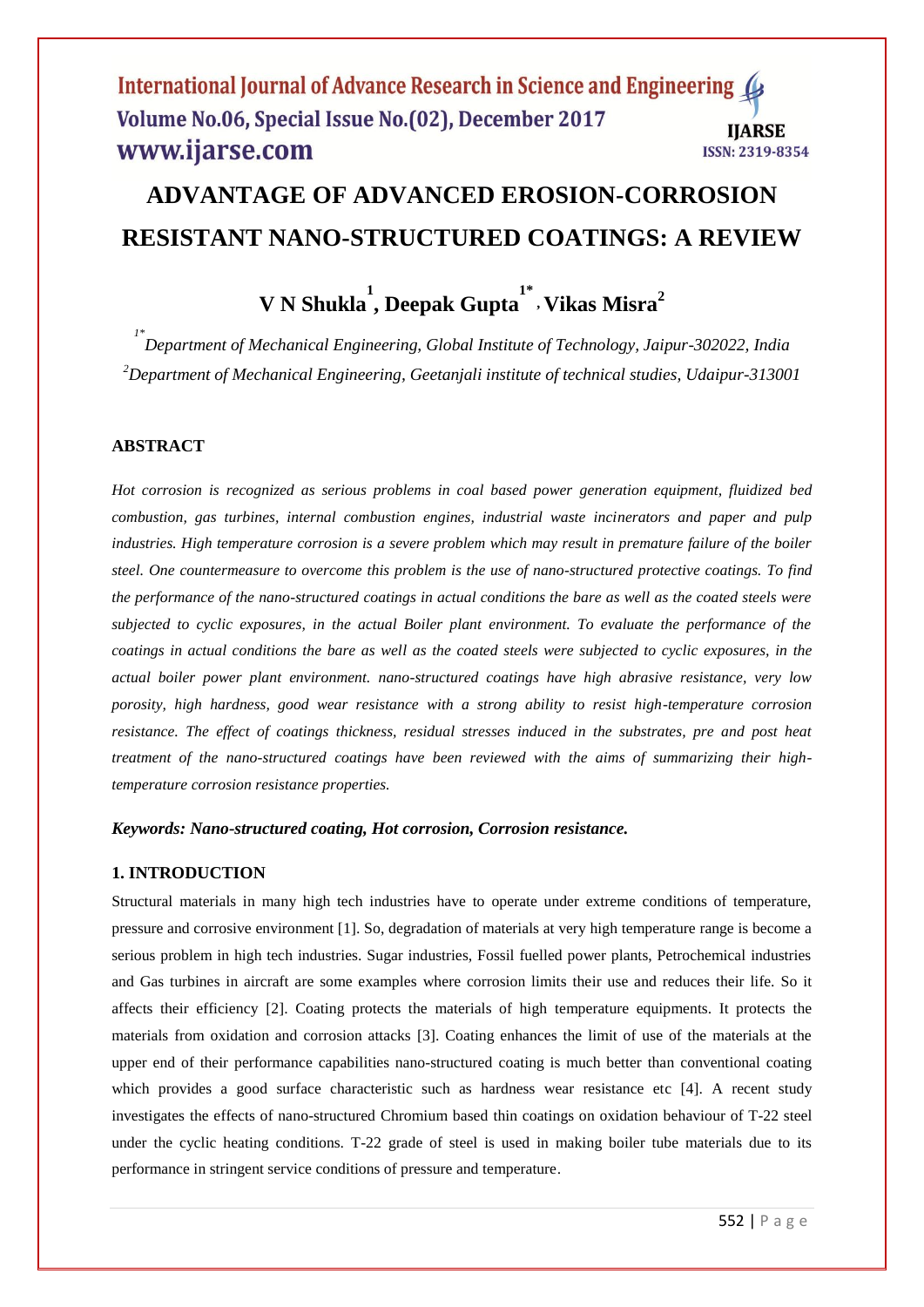#### International Journal of Advance Research in Science and Engineering 4 Volume No.06, Special Issue No.(02), December 2017 **IIARSE** www.ijarse.com **ISSN: 2319-8354**

# **II COATING TECHNIQUES**

## **A. Physical Vapour Deposition Method**

In physical vapour deposition (PVD) process (Fig.1), the coating is deposited in vacuum by condensation from a flux of neutral or ionized atoms of metals. There are also other PVD techniques available for deposition of hard coatings such that magnetron sputtering (or sputter ion plating), combined magnetron and cathodic arc vapour (plasma or arc ion plating) deposition and arc processes are most widely used techniques to deposit titaniumaluminum based coatings. This process is carried out in high vacuum at temperature between 150˚Cand 500°C. The high purity solid coating material (metals such as titanium, chromium & aluminium) is either evaporated by heat or by bombardment with ions (sputtering). At the same time, a reactive gas (e.g. nitrogen or a gas containing carbon) is introduced; it forms a compound with the metal vapours and is deposited on the tools or components as a thin, highly adherent coating. In order to obtain a uniform coating thickness, the parts are rotated at uniform speed about several axes. The PVD techniques are widely used nowadays for improvement of the mechanical and other properties, of a broad range of engineering materials. Employing the PVD techniques for the deposition of coatings (namely multilayer coatings) ensures high corrosion and wear resistance. Besides, the ceramic nitrides, carbides present interesting colours which allow them to be used in decorative components (e.g., golden or a polished brass-like) [6]. In. S. Choi et.al. [7] have studied the corrosion behavior of TiAlN coatings prepared by PVD in a hydrofluoric gas atmosphere . TiAlN coating has one of the highest working temperature (800 $\mathbb{C}$ ) due to the surface being covered with a stable and passive aluminum oxide layer. When TiAlN is exposed to a HF gas atmosphere in working conditions, it reacts with HF and forms aluminum fluoride (AlF3), which is chemically very stable to various corrosives such as acid, alkaline, alcohol and even HF. The process was quite successful and the coating exhibit better corrosion resistance. Sugehis Liscano et al. [8] have studied corrosion performance of duplex treatments based on plasma nitriding and PAPVD (Plasma Assisted physical vapour deposition) TiAlN coatings. The nanograined TiAlN coating has shown better results then the conventional counterpart.



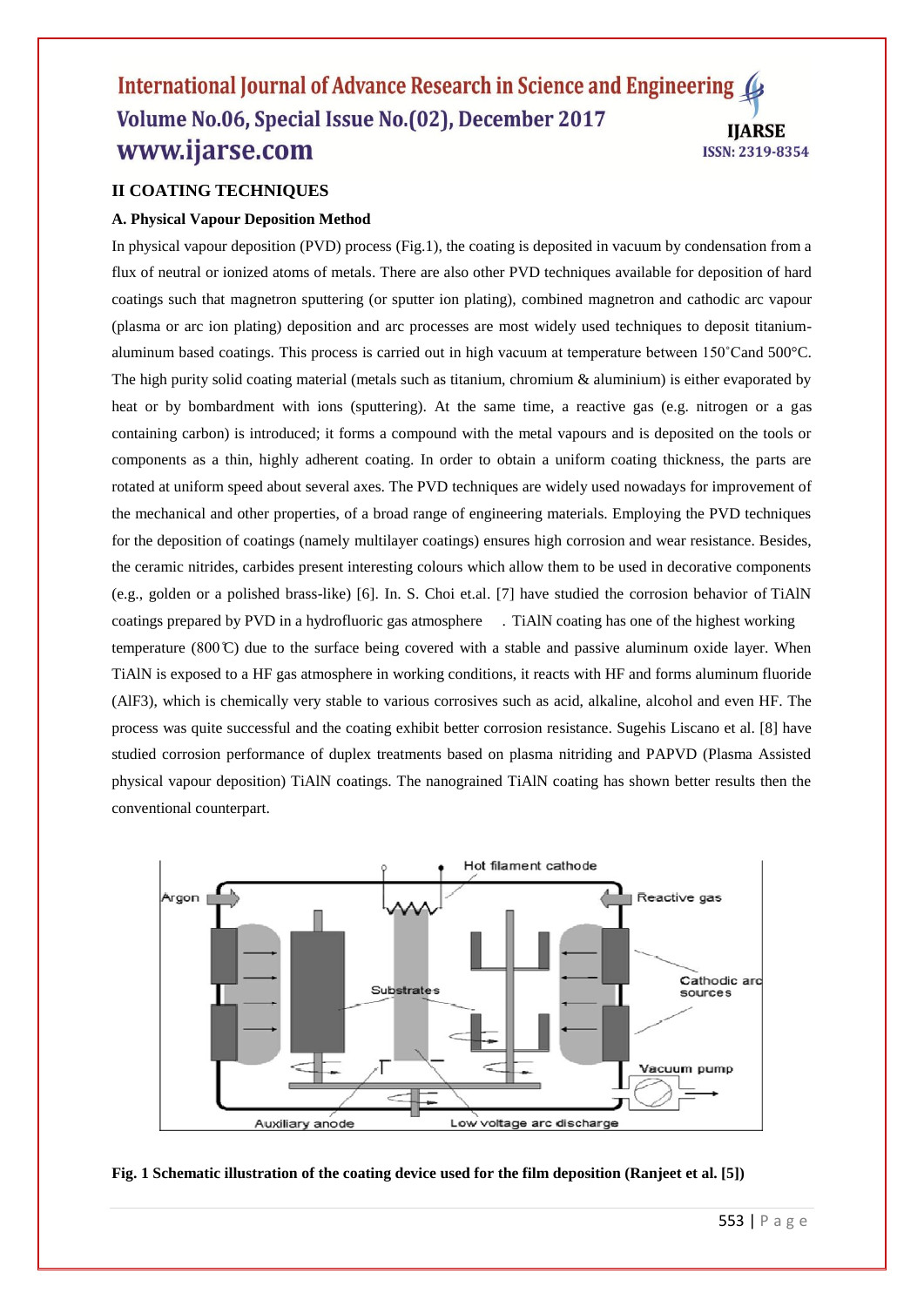#### International Journal of Advance Research in Science and Engineering Volume No.06, Special Issue No.(02), December 2017 **IJARSE** www.ijarse.com **ISSN: 2319-8354**

#### **B. Thermal Spraying**

The coating materials which are used to protect components from erosion wear, adhesive wear, abrasive wear, surface fatigue and corrosion are coated by thermal spraying. The materials which does not dissociate, vaporize, decompose or sublimate on heating can be thermally sprayed. So a wide range of metals, non-metals, polymers, ceramics and alloys can be thermally sprayed. Heath et al [9] has summarized the thermal spray processes that have been considered to deposit the coatings, are enlisted below:

- 1. Flame spraying with a powder or wire
- 2. Electric arc wire spraying
- 3. Plasma spraying,
- 4. Spray and fuse
- 5. High Velocity Oxy-fuel (HVOF) spraying
- 6. Detonation Gun.

The technique of thermal spraying has developed at a fast pace due to progress in the advancement of materials and modern coating technology. Plasma-sprayed ceramic coatings are used to provide lubrication and thermal insulation, and used to protect metallic structural components from corrosion, wear and erosion [10]. In particular, coatings made of  $AI_2O_3$  containing 13 wt% TiO<sub>2</sub> ( $AI_2O_3$ -13 wt% TiO<sub>2</sub>) are commonly used to improve the vapour deposition) TiAlN coatings. The nanograined TiAlN coating has shown better results then the conventional counterpart.

wear-corrosion and erosion resistance of steel. In conventional plasma-spray processing of  $Al_2O_3-13$  wt% TiO2coatings, powder particles are injected into plasma jet, causing them to melt into droplets that are propelled towards the substrate [10]. The processing is performed at "hot" plasma conditions which ensure complete melting of the powder particles so that chemical homogeneity can be obtained in the coating [11].

S.B. Mishra et. al.[12] has deposited coating of nickel-aluminide on Fe-based super alloys. The coatings had shown better erosion resistance as compared to the uncoated samples. H.Singh et. al. have studied high temperature oxidation behaviour of plasma sprayed  $Ni<sub>3</sub>Al$  coatings. He studied that,  $Ni<sub>3</sub>Al$  powder was prepared by mechanical mixing of pure nickel and aluminium powders in a ball mill. Subsequently  $Ni<sub>3</sub>Al$  powder was deposited on three Ni-base superalloys: Superni 600, Superni 601 and Superni 718and, one Fe-base super alloy.H.Singh et. al. [13] have studied hot corrosion performance of plasma sprayed coatings on a Fe based superalloy. Hot corrosion studies was done on both uncoated material as well as plasma sprayed coated after exposure to molten salt at 900 ˚C. The coated specimens have shown better performance as compared to the uncoated specimens.

#### **C. Chemical Vapor Deposition (CVD)**

Chemical Vapor Deposition method is a process which is used to deposit the coating on metal as well as nonmetal such as carbon and silicon [2]. The first step is the production of metal vapours. Many chemical reactions can be used such as reduction, pyrolysis, oxidation, nitridation thermal decomposition etc. The main reaction is carried out in a separate reactor. The formed vapors then transferred to the coating chamber where the sample is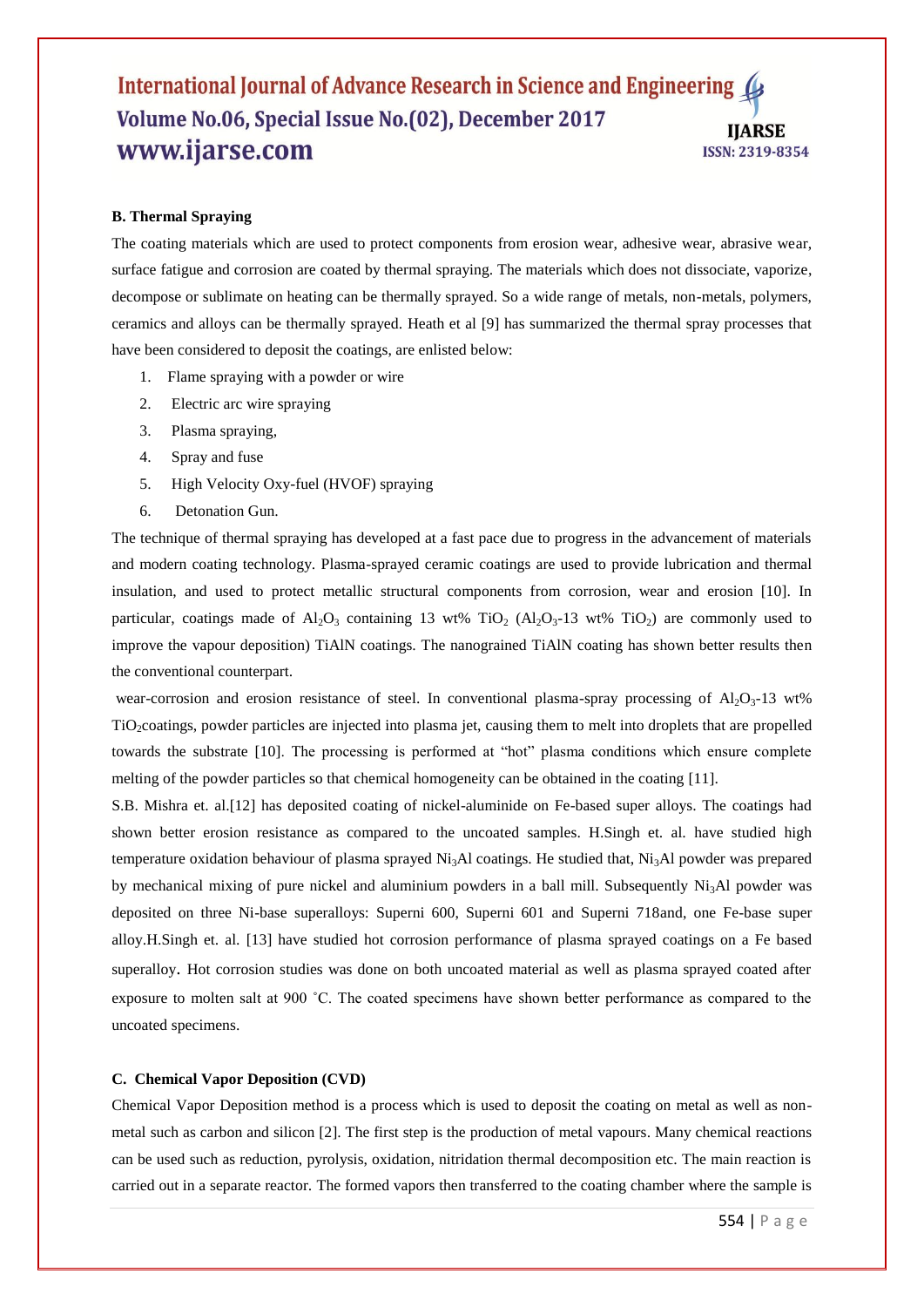# International Journal of Advance Research in Science and Engineering Volume No.06, Special Issue No.(02), December 2017 **IIARSE** www.ijarse.com ISSN: 2319-8354

mounted and maintained at high temperature. This method cannot work under high substrate temperature which changes the microstructure of the substrate. This is the limitation of CVD method. S. Tsipas et. al. [14] have studied Al–Mn CVD-FBR protective coatings for hot corrosion application. He studied that new Al-Mn protective coatings were deposited by CVD-FBR on two ferritic steels (P-92 and HCM12). To obtain Mn containing aluminide coating on ferric steels, this technique is found to be powerful and effective. These coatings could be potential candidates for steam oxidation protection of ferritic steels.

The CVD-FBR technique has been shown to be a very interesting surface modification technology because aluminium diffusion coatings can be produced at lower temperatures and shorter times than by conventional pack cementation. Overall, the heat-treated aluminum coated AISI 304 specimens may find an application due to the combination of their toughness and the potential good corrosion properties.

#### **III NANO-STRUCTRED COATINGS**

Nano-structured coatings provides a good surface protection with unique physical and chemical properties that are often not attained in the bulk materials. Nano-structured materials enhanced the materials properties as well as structural length scale between 1 and 100 nm. Pavitra Bansal et al [10] compared conventional and the nano  $Al_2O_3$ – 13wt% TiO<sub>2</sub> plasma sprayed ceramic coatings on steel substrate. These coatings have good abrasive properties and good bond strength which is two times greater than that of the conventional plasma sprayed coatings, measured using ASTM pull test. These new coatings are referred as "nano", since they are derived from nanocrystalline powders. Leon L.Shaw et al [15] studied the dependency properties of nanostructure and properties of nanostructured coating on plasma spray conditions. Wear test reveals that the coating produced from nano powder feedstock could have better wear resistance than the coatings produced using commercial coarse-grained powders. The higher wear resistance of nano-structured coating improved micro hardness and attributed to their optimized micro structure. L. Leblanc [16] has evaluated micro-structural as well as abrasion and sliding wear properties of APS (Atmospheric plasma spraying) and VPS (Vacuum plasma spraying) sprayed  $Al_2O_3$ -13TiO<sub>2</sub>,  $Cr_2O_3$ -5SiO<sub>2</sub>-3TiO<sub>2</sub>, and TiO<sub>2</sub> coatings from micro-structured and nano-structured powders. Performance and characteristics of VPS-applied coatings are generally superior or equal to those of APS-applied coatings. VPS provide a better environment for applying nano-structured oxide ceramic materials, as compared to APS.

**Table I: Comparison study of various types of coatings and coating techniques**

| S.             | Coating      | <b>Substrate</b> | <b>Thickness</b> | <b>Coating Technique</b>      | Ref.      |
|----------------|--------------|------------------|------------------|-------------------------------|-----------|
| NO.            |              |                  | $(\mu m)$        |                               |           |
|                | Co-Al        | Superni 718      | $5 \mu m$        | DC/RF Magnetic Sputtering     | [17]      |
| $\mathfrak{D}$ | $Ni-A1$      | Superni 718      | $5 \mu m$        | DC/RF Magnetic Sputtering     | [18, 19]  |
| $\mathcal{F}$  | <b>TiAlN</b> | Cemented Carbide | $3+.02 \mu m$    | Blazer's Rapid Coating System | $[20-21]$ |
| 4              | AlCrN        | Cemented Carbide | $3+.02 \mu m$    | Blazer's Rapid Coating System | $[20-21]$ |
| 5              | <b>TiN</b>   | <b>Steel</b>     | 6um              | <b>PVD</b>                    | $[22]$    |
| 6              | $Ni-20Cr$    | SAE 213-T22      | $4.5 + .15m$     | <b>HVOF</b>                   | $[23]$    |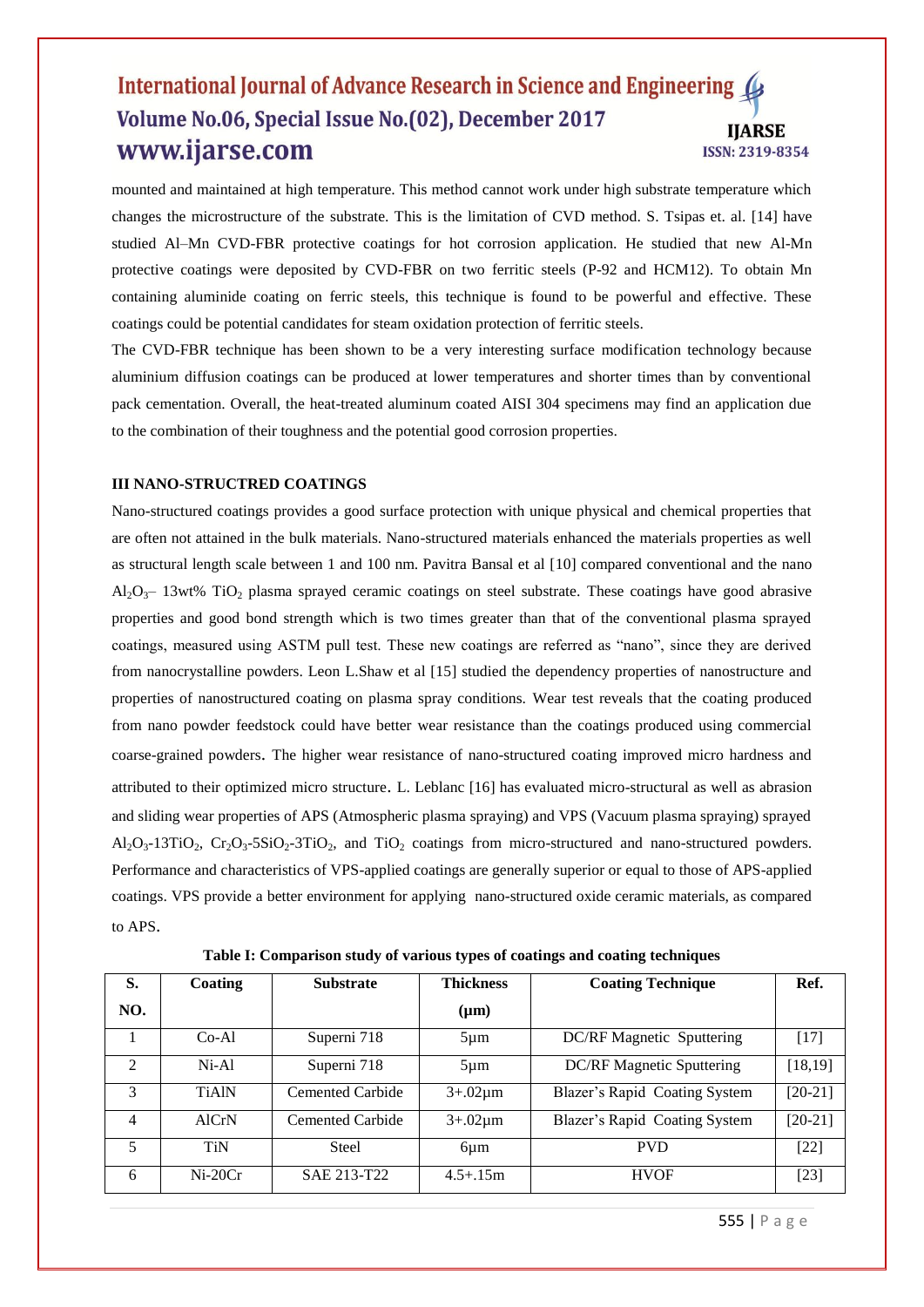# International Journal of Advance Research in Science and Engineering 4 Volume No.06, Special Issue No.(02), December 2017 **IJARSE** www.ijarse.com **ISSN: 2319-8354**

| 7  | <b>TiAlN</b>                | T <sub>22</sub> Boiler Steel | $4\pm1\,\mu m$ | Blazer's Rapid Coating System | $[24]$   |
|----|-----------------------------|------------------------------|----------------|-------------------------------|----------|
| 8  | <b>AlCrN</b>                | T <sub>22</sub> Boiler Steel | $4\pm1\,\mu m$ | Blazer's Rapid Coating System | $[24]$   |
| 9  | $Al_2O_3$ -TiO <sub>2</sub> | <b>Austenitic Stainless</b>  | $500 \mu m$    | Plasma Spraying               | [25, 26] |
|    |                             | steel                        |                |                               |          |
| 10 | WC-                         | Superni 75                   | 250-300µm      | <b>HVOF</b>                   | $[27]$   |
|    | <b>NiCrFeSiB</b>            |                              |                |                               |          |
| 11 | <b>NiCrBSi</b>              | Superni 75                   | 100-300µm      | <b>HVOF</b>                   | [28, 29] |
| 12 | <b>TiAlN</b>                | Superfer800H                 | $4\pm1\,\mu m$ | Blazer's Rapid                | $[30]$   |
|    |                             |                              |                | Coating System                |          |
| 13 | <b>AlCrN</b>                | Superfer800H                 | $4\pm1\,\mu m$ | Blazer's Rapid                | [31]     |
|    |                             |                              |                | <b>Coating System</b>         |          |

## **IV HOT CORROSION**

According to Hancock [31] and Eliaz et al. [32], when metals are heated in the temperature range 700–900  $\degree$  in the presence of salts deposits formed as a result of the reaction between sodium chloride and sulphur compounds in the gas phase surrounding the metal is called as hot corrosion. Khanna and Jha [33] have reported about the formation of salt during the combustion of coal/fuel. At high temperatures, deposits of Na<sub>2</sub>SO<sub>4</sub> (m.p. 884 <sup>°</sup>C) can cause accelerated attack on the Ni and Co-base super alloys. This type of attack is commonly called hot corrosion. Accelerated corrosion can also be caused by the other salts, viz. sulphates or vandates and in the presence of solid or gaseous salts, such as chlorides [34]. These salts are common impurities in low grade petroleum fuels. Due to the condensation of combustion products of such fuels are extremely corrosive to hightemperature materials in combustion systems [35].

#### **V DISCUSSION**

The nano-structured chromium coated T-22 boiler steel showed better corrosion resistance in Na<sub>2</sub>SO<sub>4</sub>-60%V<sub>2</sub>O<sub>5</sub> (molten salt) environment at 900°C and weight gain was relatively higher as compared to the other coating. The parabolic behavior is due to the diffusion controlled mechanism operating at 900°C under cyclic conditions [36]. Small deviation from the parabolic rate law might be due to the cyclic scale growth. This, in turn, will make the weight gain and hence the oxidation rate steady with the further progress of exposure time [37, 38].

#### **VI CONCLUSION**

Nanostructured coatings have strong technological potential, Once the oxides are formed at places of porosity and splat boundaries, the coating becomes dense and the diffusion of oxidizing species to the internal portions of the coatings gets slowed down and the growth of the oxides becomes limited mainly to the surface of the specimens. The nano-structured TiAlN coatings has shown higher hot corrosion resistance as compare to other nanostructured coatings. Application of a proper combination of preventive approaches should lead, in practice, to a significant decrease in the number of failures due to hot corrosion.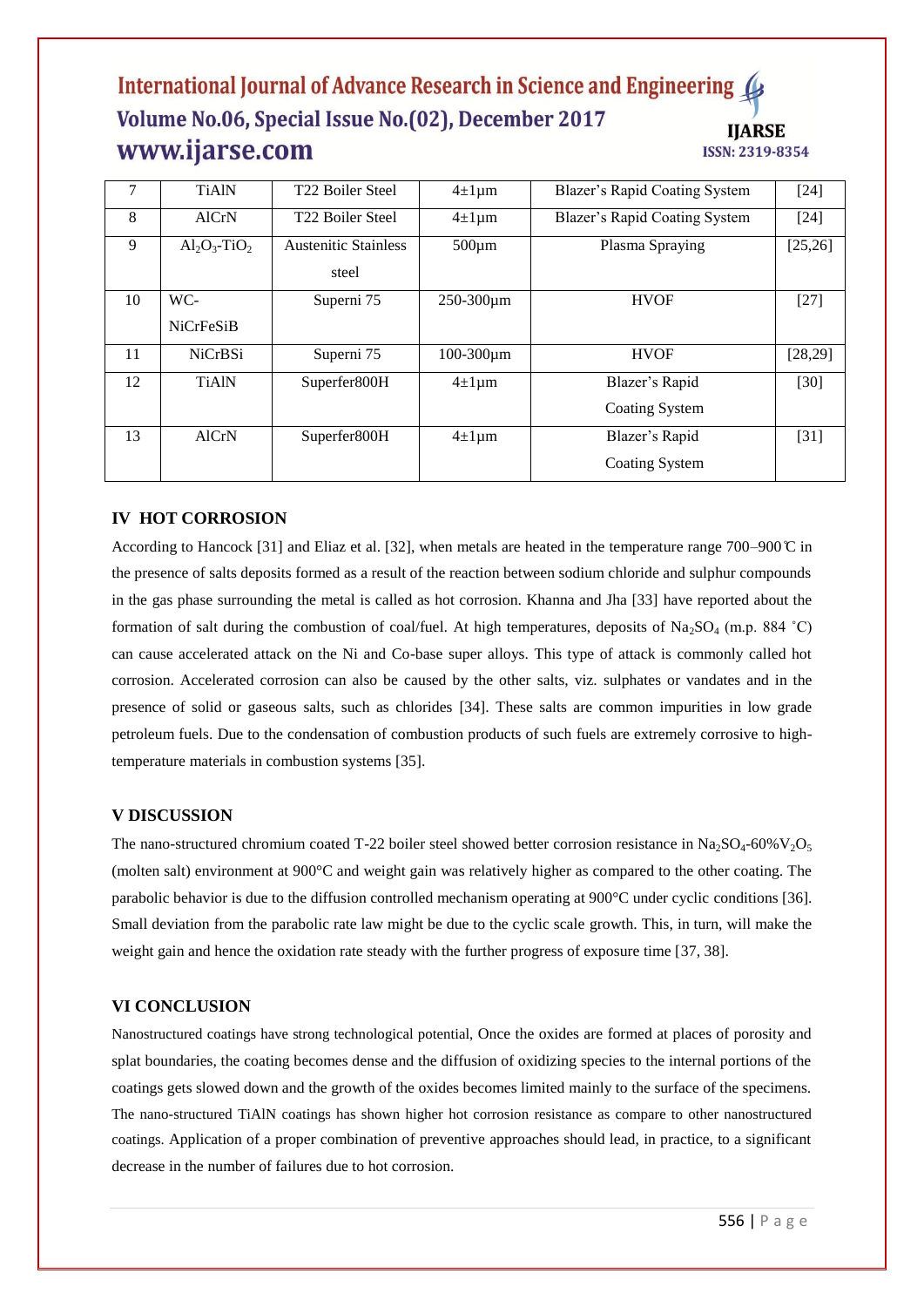## International Journal of Advance Research in Science and Engineering 4 Volume No.06, Special Issue No.(02), December 2017 **IJARSE** www.ijarse.com **ISSN: 2319-8354**

# **REFERENCES**

- [1] P.V. Ananthapadmanabhan , K.P. Sreekumar, K.V. Muraleedharan, N. Venkatramani, "Plasma-sprayed composite coatings for high temperature applications", Surface & Coating Technology, Vol. 49, 1991, pp 62-66.
- [2] A.S. Khanna, "Introduction to high temperature oxidation and corrosion", ASM International, ISBN 0- 87170-762-4, SAN: 204-7586, 2002, pp 1-322.
- [3] W. Brandl, G. Marginean, D. Maghet, D. Utu, "Oxidation Behavior of Nanostructured TiAlN and AlCrN Thin Coatings on ASTM-SA213-T-22 Boiler Steel", Surf. & Coat. Technol.188–189, 2004, pp 20–26.
- [4] B.R. Marple, J. Voyer, J. F. Bisson, C. Moreau, "Thermal Spraying of Nanostructured Cermet Coatings",J. Mater.Process.Technol. Vol. 117,2001, pp 418-423.
- [5] R. K. Bhagchandani, R. S. Bangari, Deepak Mehra, V. N. Shukla, V.K.Tewari, "High Temperature Oxidation Behavior of Nanostructured AlCrN and TiAlN coated Inconel 718 Substrate", Vol, 3 (2), 2012, pp 205-215
- [6] L.A. Dobrzanski, K. Lukaszkowicz, A. Zarychta, L. Cunha, "Corrosion resistance of multilayer coatings deposited by PVD techniques onto the bras substrate", Journal of Materials Processing Technology, Vol. 164-165, 2005, pp 816-821.
- [7] In S. Choi, Jong C. Park, "The corrosion behavior of TiAlN coatings prepared by PVD in a hydrofluoric gas atmosphere", Surface Coatings & Technology, Vol. 131, 2000, pp. 383-385.
- [8] Sugehis Liscano, Linda Gil, O.A. Leon, Marlon Cruz, Mariana H. Staia "Corrosion performance of duplex treatments based on plasma nitriding and PAPVD TiAlN coating", Surface Coatings & Technology, Vol. 201, 2006, pp 4419-4423
- [9] R. Heath, P. Heimgartner, G. Irons, R. Miller, and S. Gustafsson,Hot Corrosion and Erosion Problems in Coal Based Power Plants in India and Possible Solutions Material Science Forum, Vol. 251-54,1997, pp 809-816.
- [10] P.Bansal, N. P. Padture, A. Vasiliev, " Improved interfacial properties of Al2O3-13wt%TiO2 plasma sprayed coatings derived from nano crystalline powders", Acta Materialia, 2003, Vol.51, pp.2959-2970.
- [11] N. Priyantha, P. Jayaweera, A. Sanjurjo, K. Lau, K. Krish, "Corrosion-resistant metallic coatings for applications in highly aggressive environment", Surface & Coating Technology, Vol. 163-164, 2003, pp31- 36.
- [12] S.B. Mishra, K. Chandra, S. Prakash, B. Venkataraman, "Characterization and erosion behaviour of a plasma sprayed Ni3Al coating on a Fe-based superalloy", Materials Letters, Vol.59, 2005, pp. 3694-3698.
- [13] Harpreet Singh, D. Puri, S. Prakash, "Some studies on hot corrosion performance of plasma sprayed coatings on a Fe-based superalloy", Vol.192, 2005, pp. 27-38.
- [14] S. Tsipas, J.M. Brossard, M.P. Hierro, J.A. Trilleros, L. Sánchez, F.J. Bolívar, F.J. Pérez, "Al–Mn CVD-FBR protective coatings for hot corrosion application", Surface & Coatings Technology, Vol. 201, 2007, pp.4489–4495.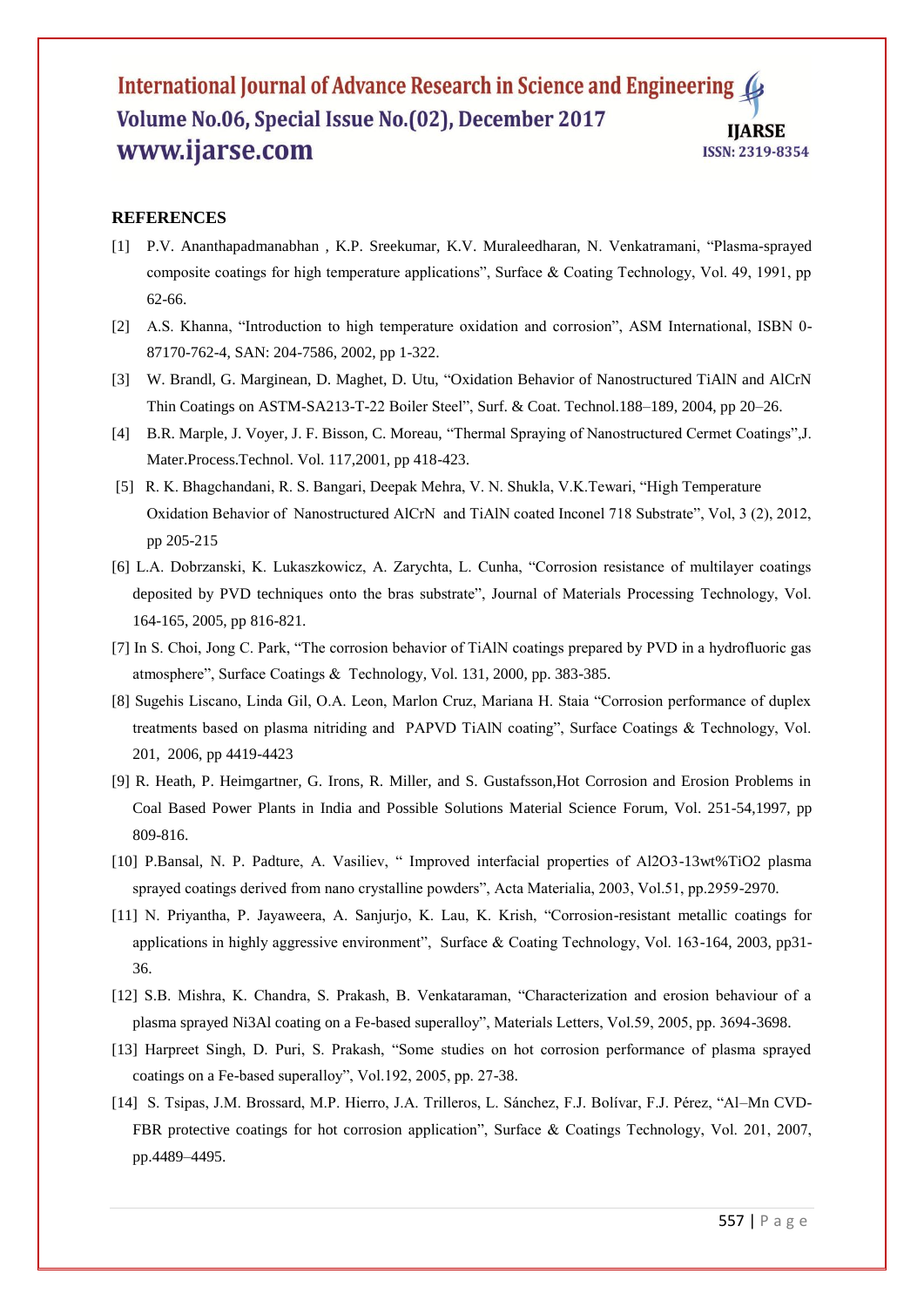## International Journal of Advance Research in Science and Engineering Volume No.06, Special Issue No.(02), December 2017 **IJARSE** www.ijarse.com ISSN: 2319-8354

- [15] L.L. Shaw, D. Goberman, R. Ren, M. Gell, S. jiang, Y. Wang, T.D. Xiao, P.R. Strutt,"The dependency of microstructure and properties of nanostructured coatings on plasma spray conditions", Surface Coatings & Technology, Vol. 130, 2000, pp 1-8.
- [16] L. Leblanc*, "Abrasion and sliding wear of nanostructured ceramic coatings*", Thermal Spray 2003: Advancing the science & applying the ] technology, (Ed.) C. Moreau and B. Marple, Published by ASM International, Materials Park, Ohio, USA, 2003, pp 291-299.
- [17] Sidhu T S, Prakash S, and Agrawal R D, "Studies of the Metallurgical and Mechanical Properties of High Velocity Oxy-Fuel Sprayed Stellite-6 Coatings on Ni and Fe- Based Superalloys" Surf Coat Technol 201, 2006, pp 273-281.
- [18] P.S. Sidky, M.G. Hocking," The effect of corrosion and erosion on ceramic materials", Corrosion, 39, 1997, pp 511–527.
- [19] S. Geng, F.Wang, S. Zhang, "High temperature oxidation behaviour of a sputtered pure Ni nanocrystalline coating at 700–900 C", Surf. Coat. Technol. 167, 2003, pp 212–216.
- [20] S. PalDey, S.C. Deevi O, "Properties of single layer and gradient (Ti,Al)N coatings", Mater. Sci. Eng., A 361 (1–2), 2003, pp 1-8.
- [21] O. Knotek, K. Löffler, H.J. Scholl, " The Multisource Arc Process for depositing Ternary Cr and Ti Based coatings", Surf. Coat. Technol, 68–69, 1994, pp 309-313.
- [22] G. L. Kolmogorov, "Method for Determining Residual Stresses in Strips," USSR Inventor's Certificate no. 1675689, *Byull. Izobret.*, 1988, no. 33.
- [23] N. Bala, H. Singh, and S. Prakash, "High Temperature Oxidation Studies of Cold Sprayed Ni-20Cr and Ni-50Cr Coatings on SAE 213-T22 Boiler Steel," Appl. Surf. Sci.,255(15), 2009, pp 6862-6869.
- [24] J.L. Endrino, G.S. Fox-Rabinovich, A. Reiter, S.V. Veldhuis, R. Escobar Galindo, J.M. Albella, "Oxidation Behavior of Nanostructured TiAlN and AlCrN Thin Coatings on ASTM-SA213-T-22 Boiler Steel", J.F. Marco, Surf. & Coat. Technol, 201, 2007, pp 4505- 4511.
- [25] Y. Yang, Y. Wang, Z. Wang, G. Liu, and W. Tian, "Preparation and Sintering Behaviour of Nanostructured Alumina/Titania Composite Powders Modified with Nano-Dopants", Mater. Sci. Eng. A, 2008, in press.
- [26] A. Mimaroglu, I. Taymaz, A. Ozel, and S. Arslan, "Influence of the Addition of  $Cr_2O_3$  and  $SiO_2$  on the Tribological Performance", Surf. & Coat. Technol,169-170, 2003, pp 405-407
- [27] T.S.**Sidhu,** , S. Prakash,. and R.D., Agrawal, "Performance of High Velocity Oxy Fuel -Sprayed Coating on an Fe-Based Superalloy in Na<sub>2</sub>S0<sub>4</sub>-V<sub>2</sub>O<sub>5</sub> Environment at 900 °C Part II: Hot Corrosion Behaviour Of Coating," J. Mate. Engg. Perf., Vol. 15, 2006, pp. 130-138.
- [28] Otsubo F, Era H, Kishitake K. J Therm Spray Technol, "Characterization of Plasma Sprayed Fe-17Cr-38Mo-4C Amorphous Coatings Crystallizing at Extremely High Temperature", Vol. 5(3), 2003, pp 283-288.
- [29] Lebaili S, Hamar S. Acta Metall, "The Metallurgical structure of As- Solidified Ni-Cr-B-Si-C Hardfacing Alloys", Mater. Sci. Technol 23, 1988, pp 3603=3611.
- [30] Vikas Chawla, S. Prakash and B.S. Sidhu, "Materials and Manufacturing Processes", 2007, pp 469-473.
- [31] P. Hancock, Vanadic and chloride attack of superalloys Mater. Sci. Technol. 3 (1987) 536-544.